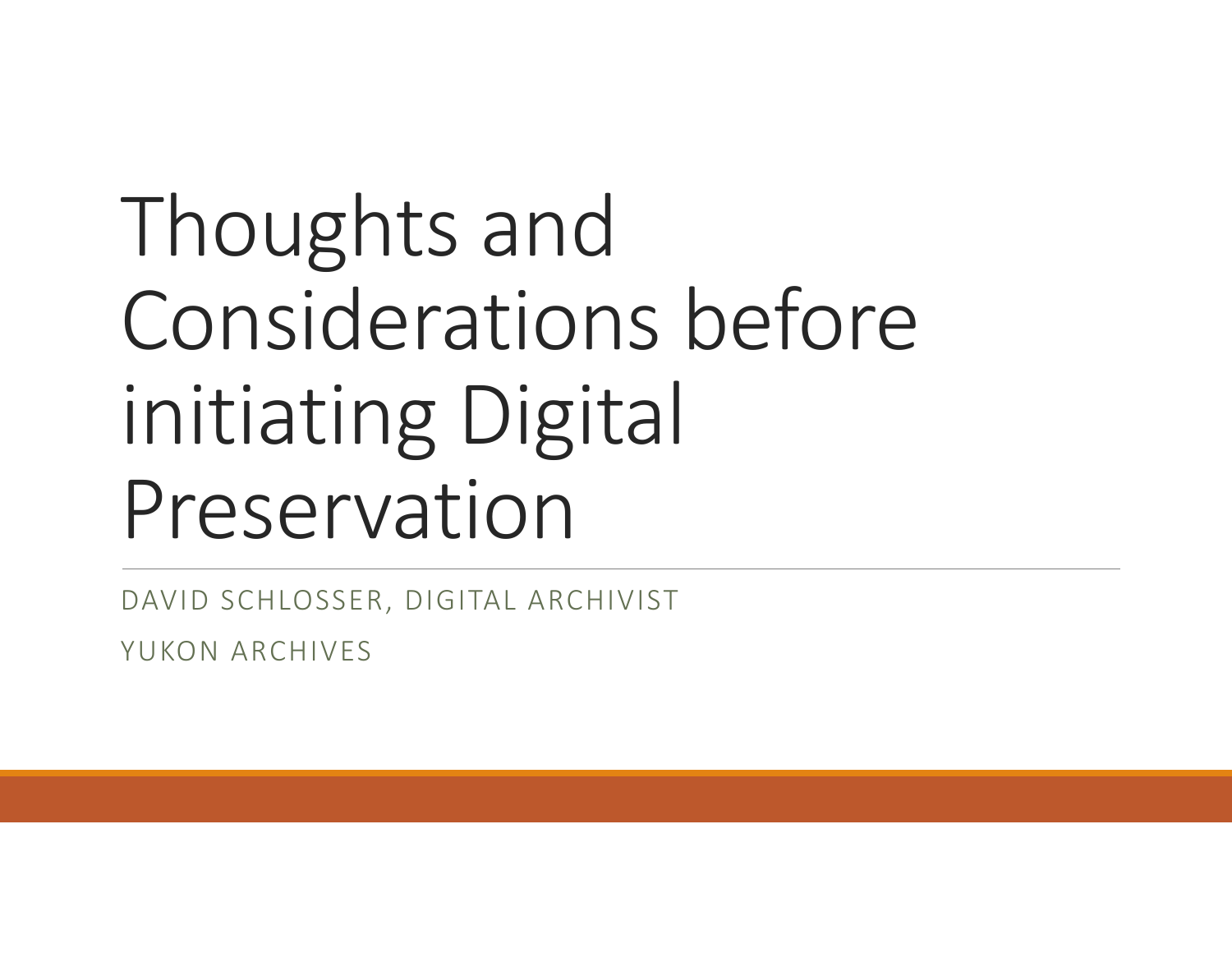# Digital preservation is <sup>a</sup> time consuming, expensive and challenging undertaking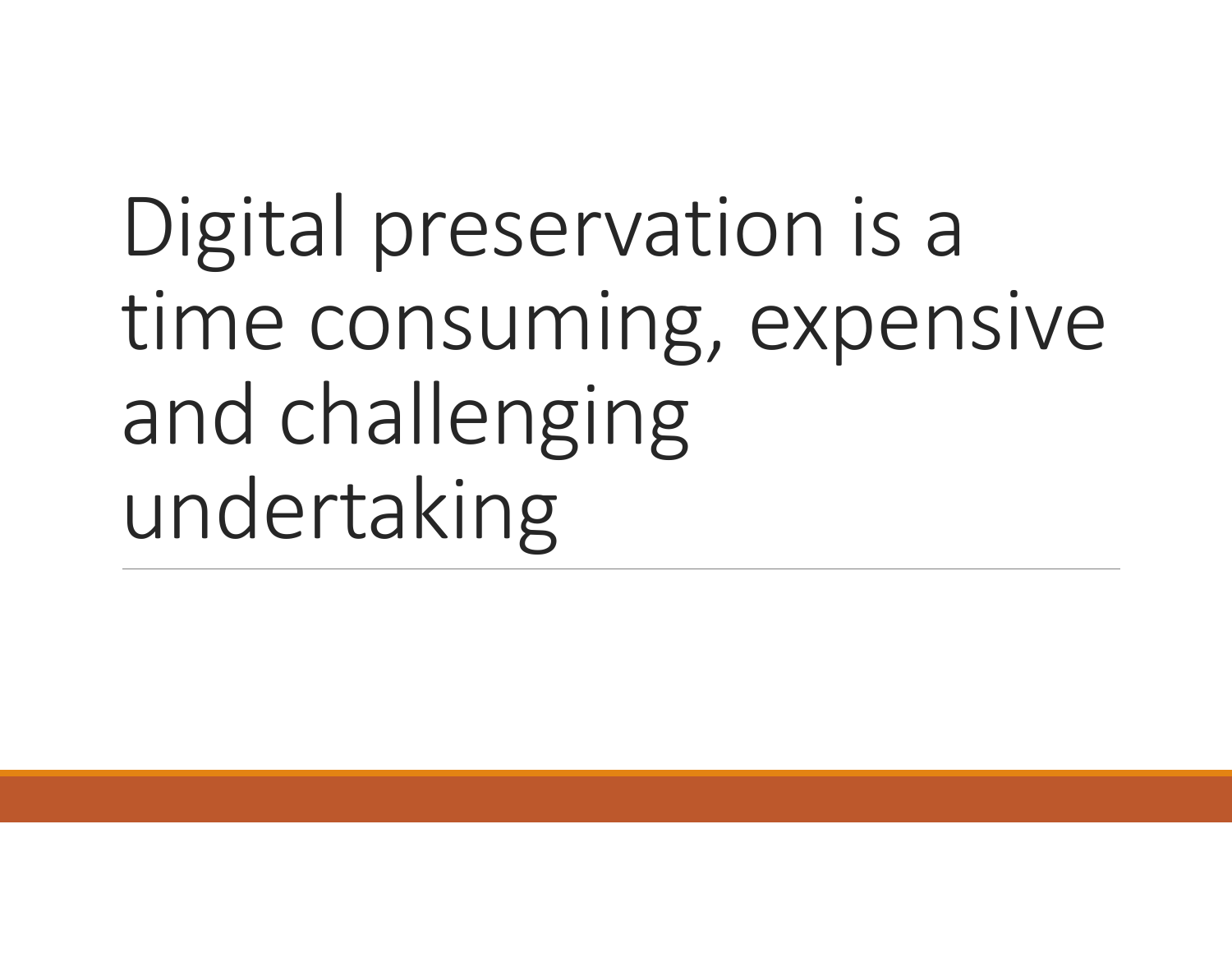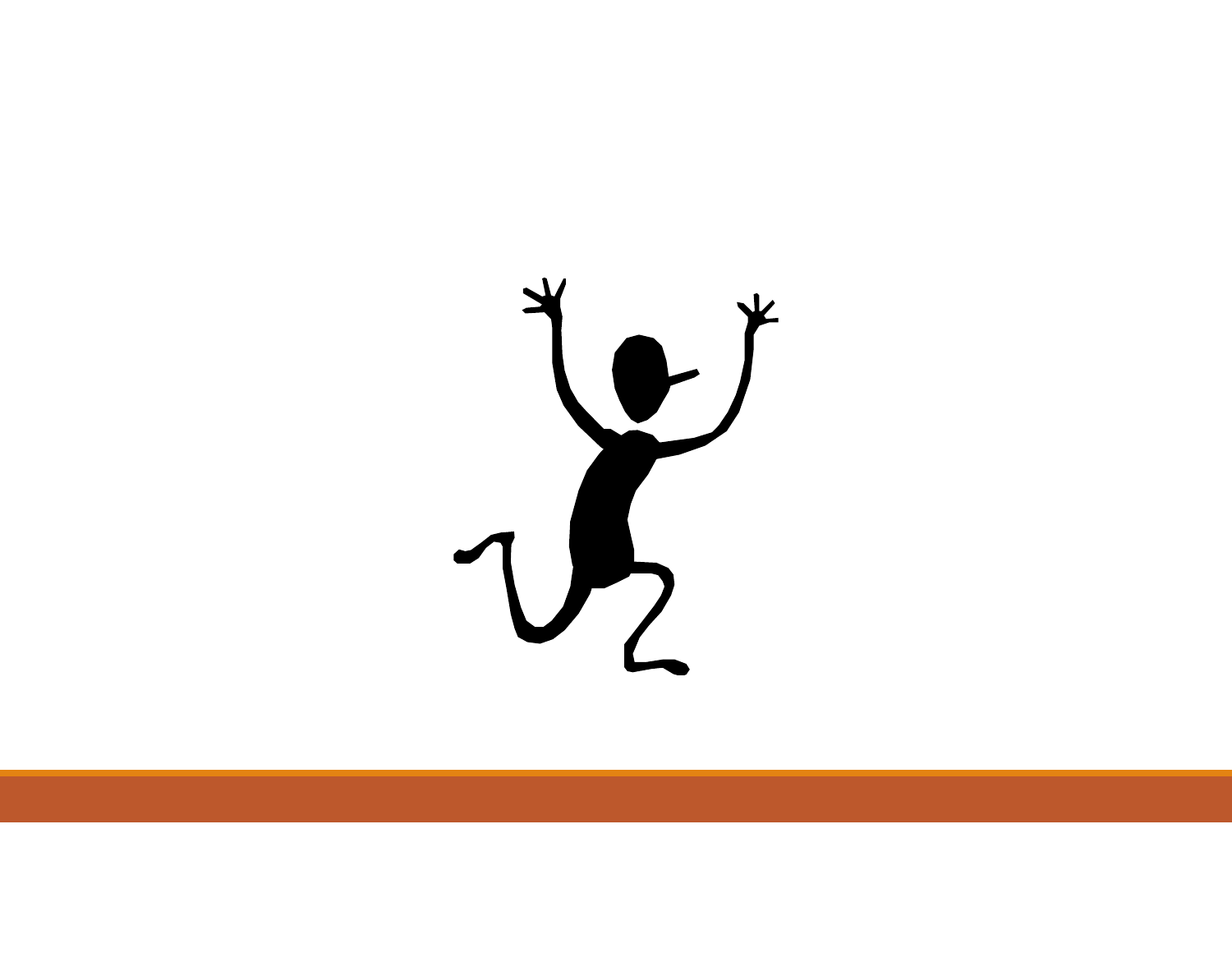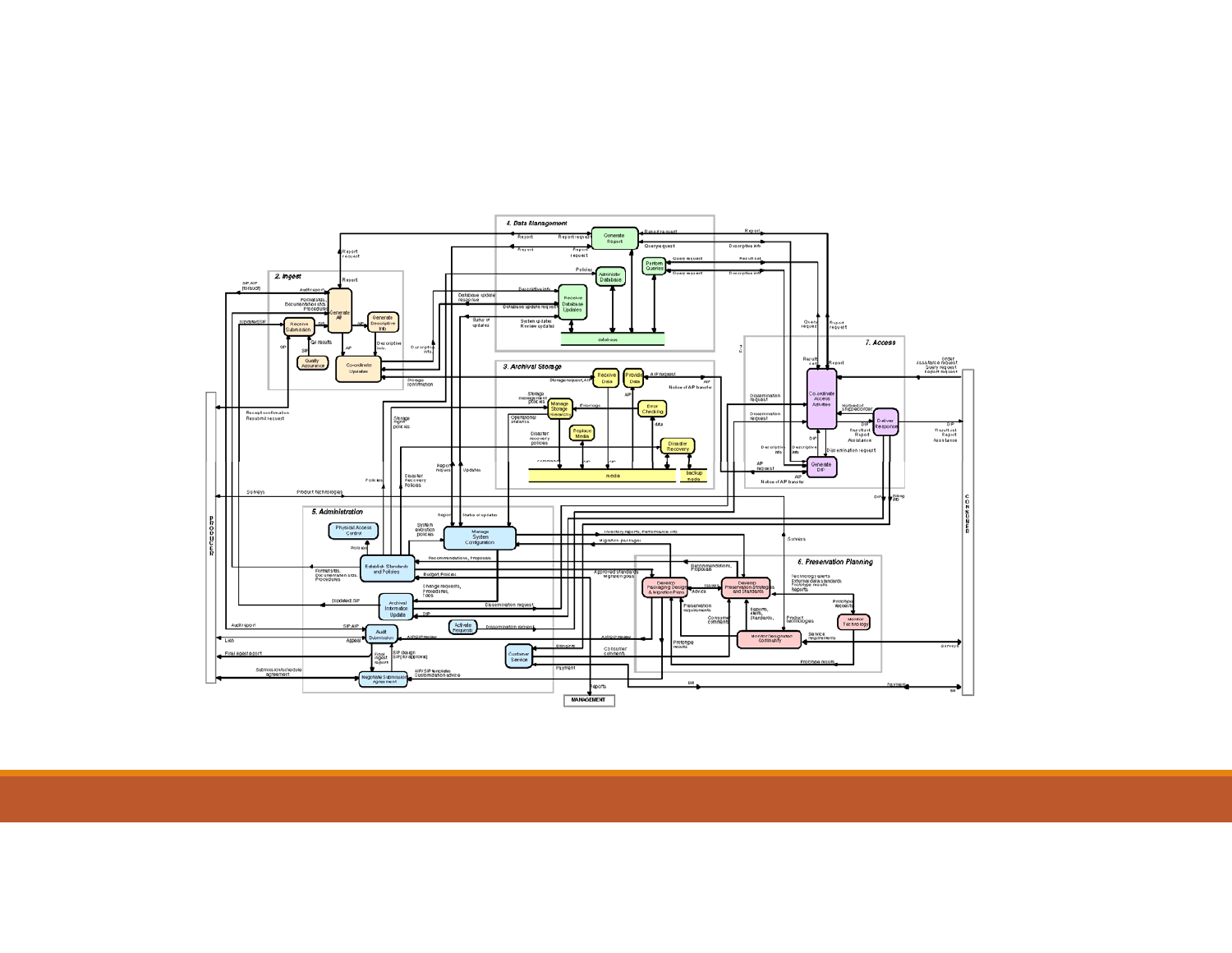# Digital Preservation What is the problem?

Will digital resources survive in usable form into the future?

It is fragile!

Corruption, intentionally or unintentionally altered

Storage media / hardware and software changes

GOAL: the accurate rendering of authenticated content over time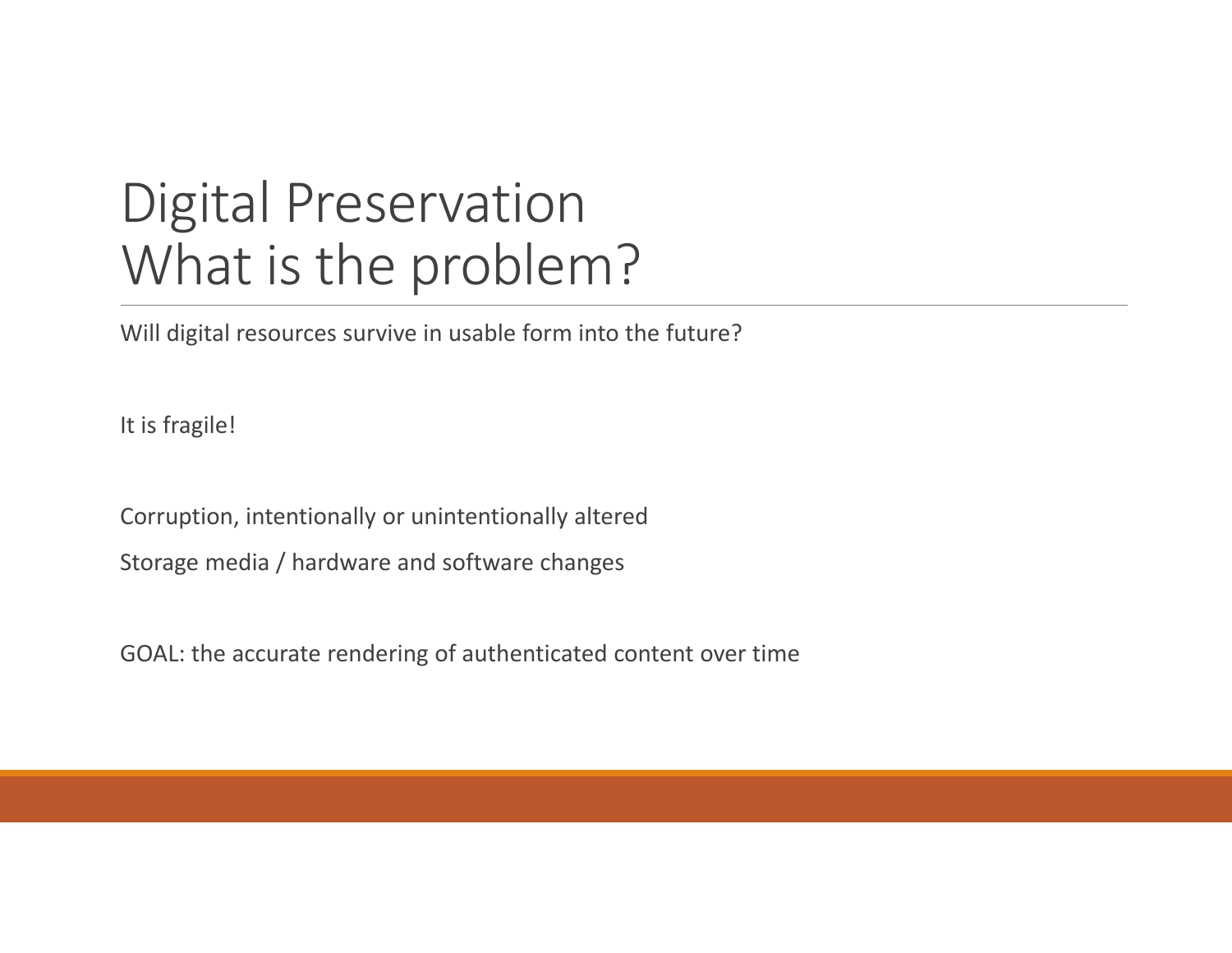# What is the solution?

Requires pro‐active strategies

Prevent loss

Format migration

Storage migration

Identify resources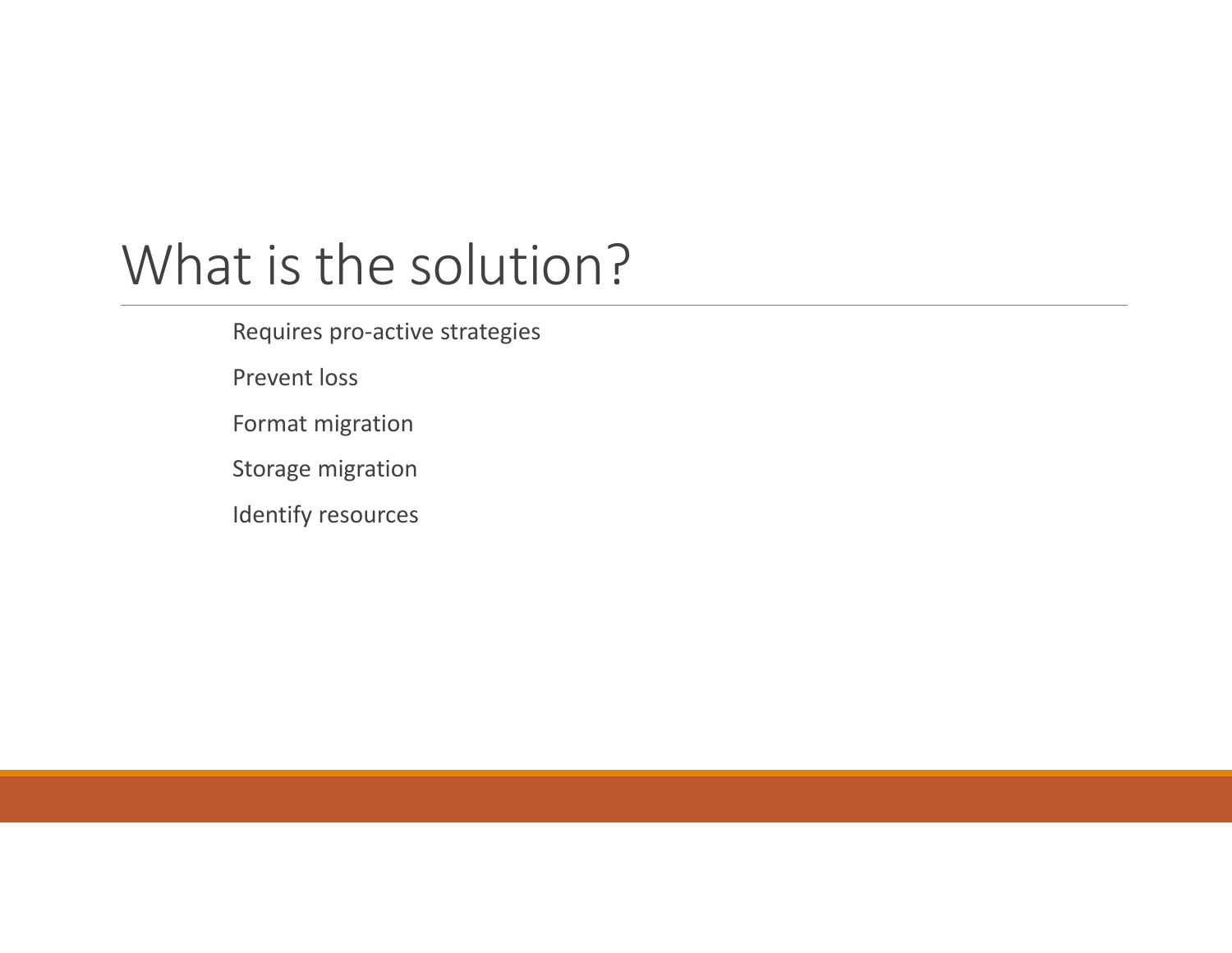## Project vs. program

- Project ‐ planned undertaking with clearly defined criteria with <sup>a</sup> defined end result
- Program ‐ related events/activities with <sup>a</sup> long‐term focus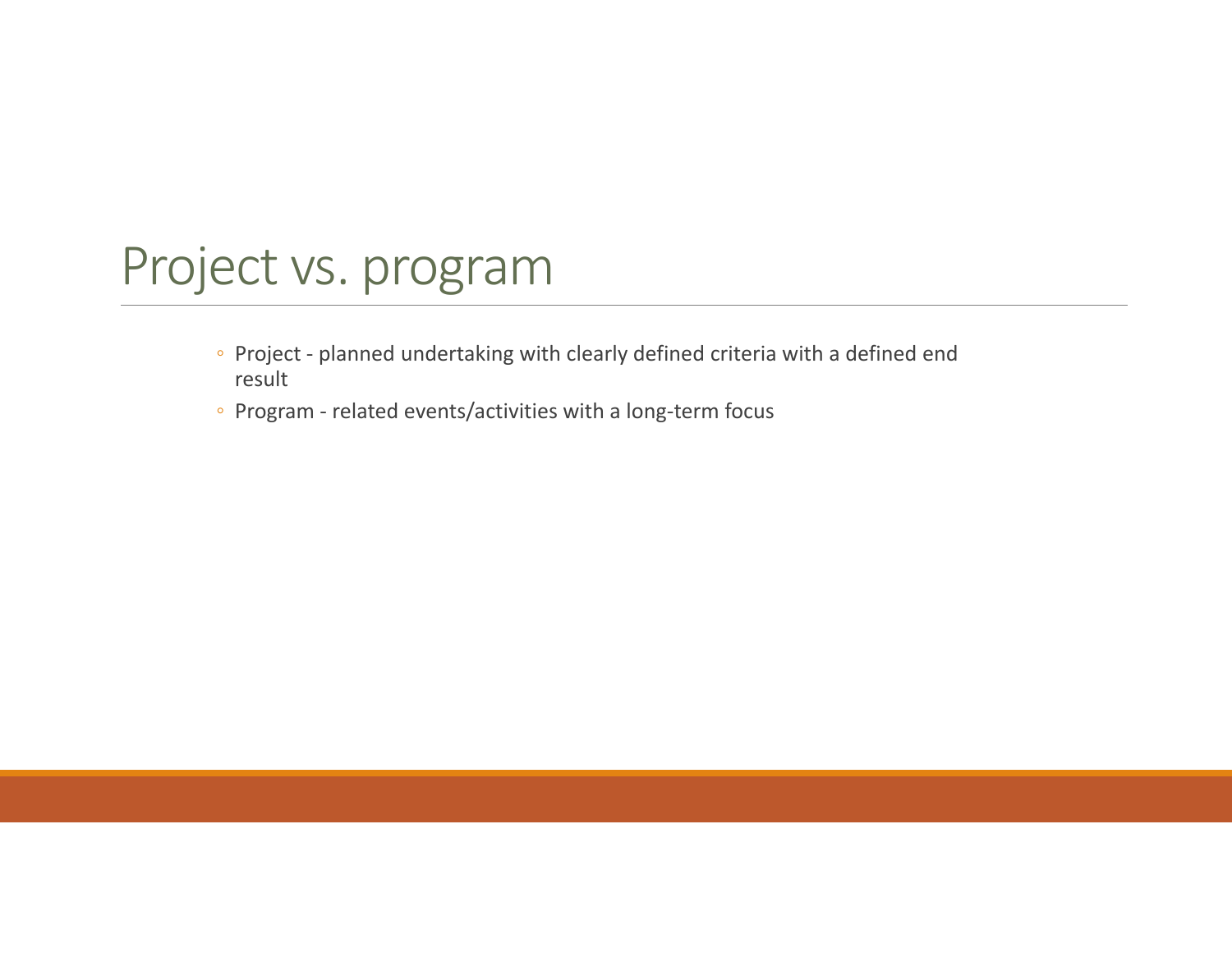## Mandate

What is your mission?

What type of institution are you?

What are the needs of your collection?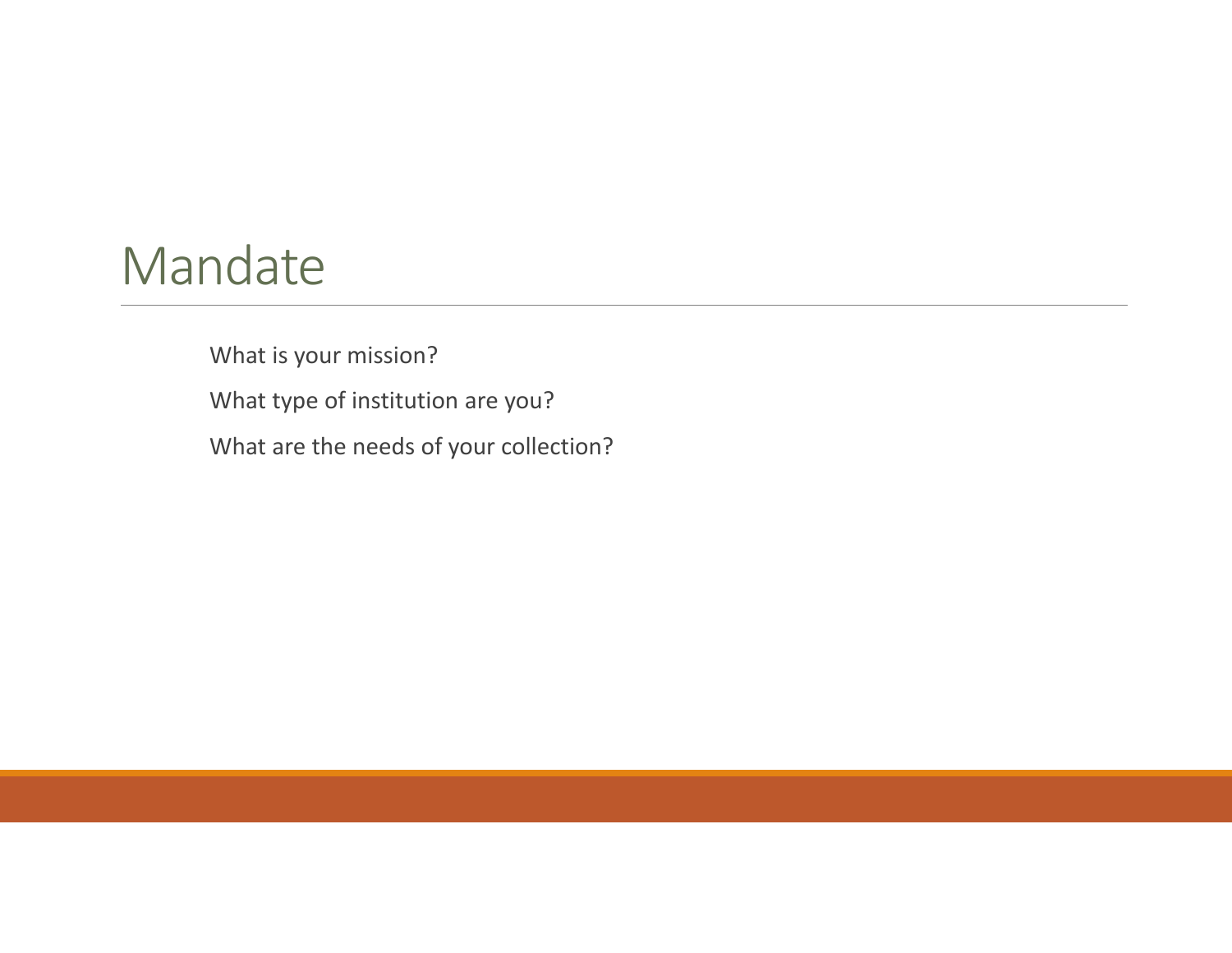## Digital preservation support

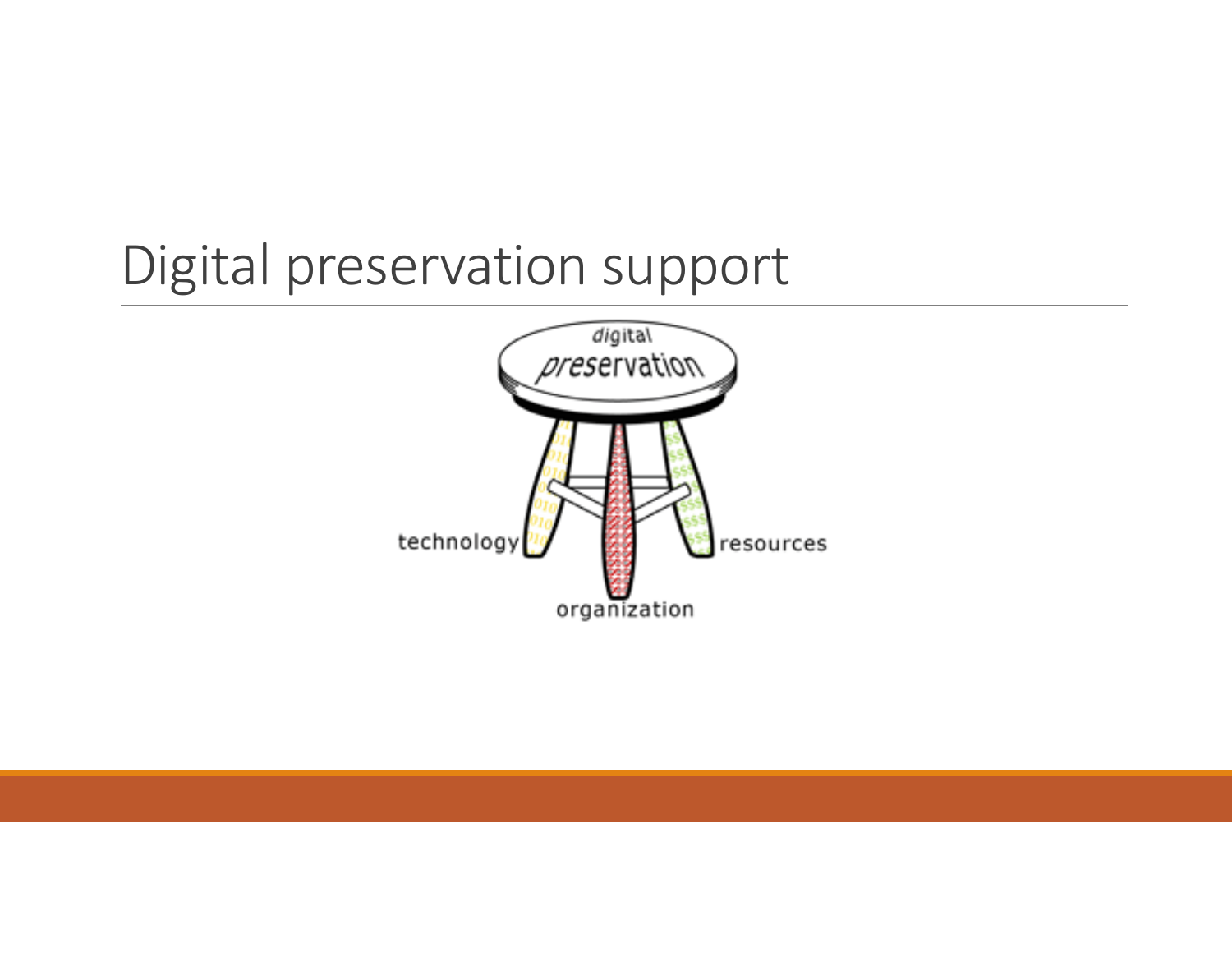# Selection and acquisition

| <b>Issues</b>        |
|----------------------|
| <b>Policies</b>      |
| Criteria             |
| Deposit and transfer |
| Access and use       |

Decisions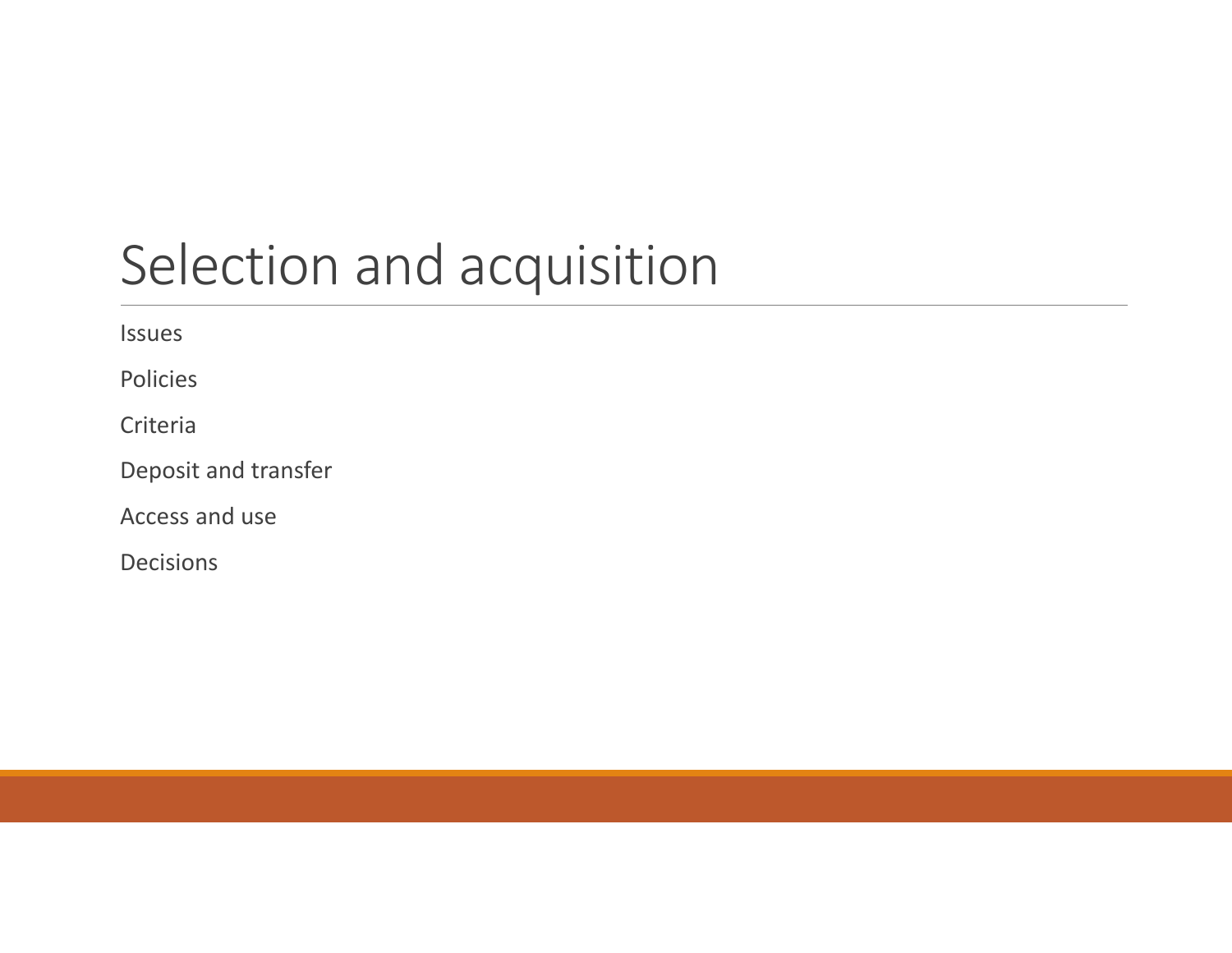# File sustainability factors

Disclosure ‐<sup>&</sup>gt; non‐proprietary, open standard Adoption ‐<sup>&</sup>gt; degree used, market penetration Licensing and patents ‐<sup>&</sup>gt; impedes Transparency ‐<sup>&</sup>gt; content open to analysis Self‐documentation ‐<sup>&</sup>gt; metadata capability External dependencies ‐<sup>&</sup>gt; hard/software, OS Technical protection mechanisms ‐<sup>&</sup>gt; prevents replication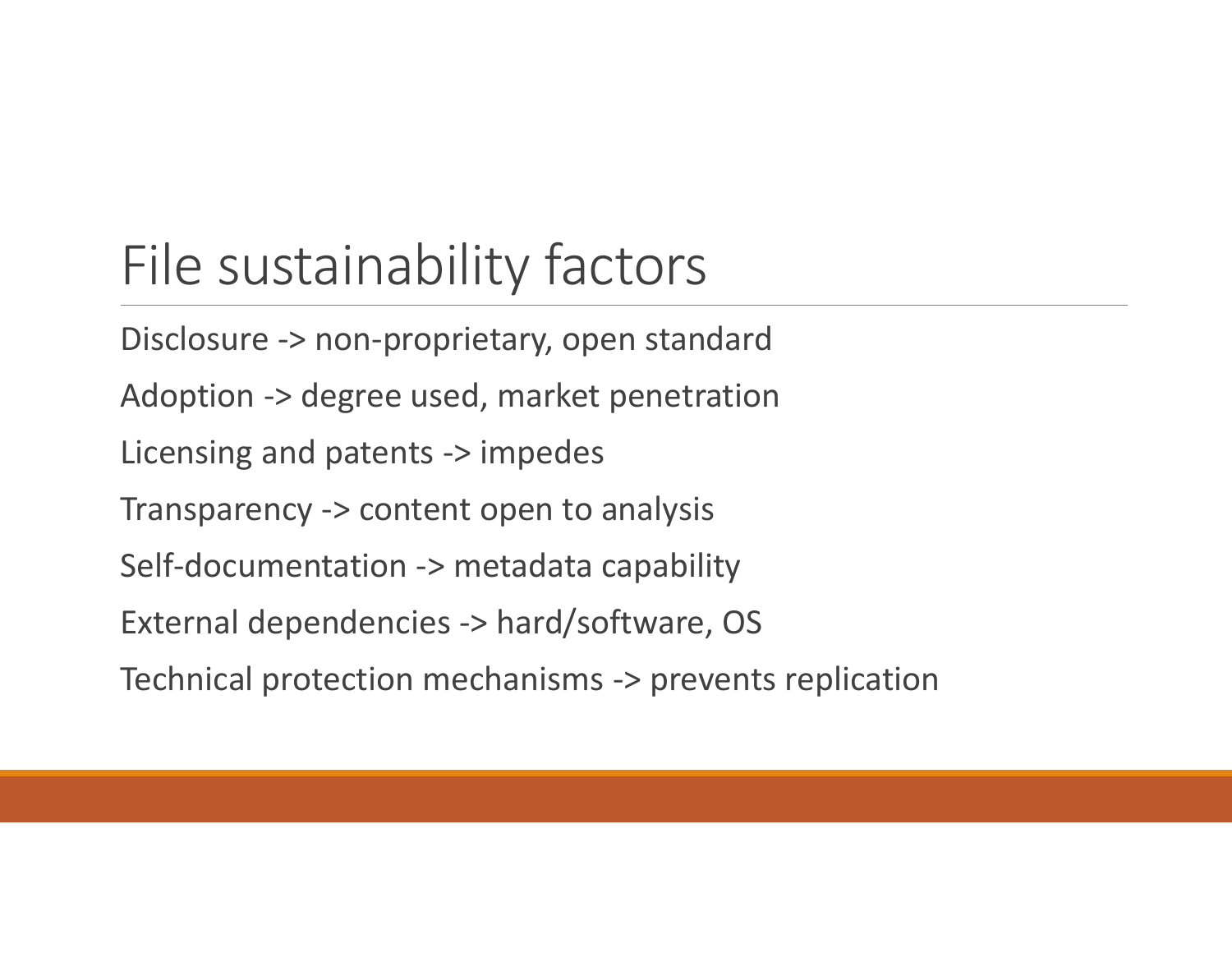## Metadata ‐ what is it?

"data about data"

"structured data about data"

Organized information that describes other information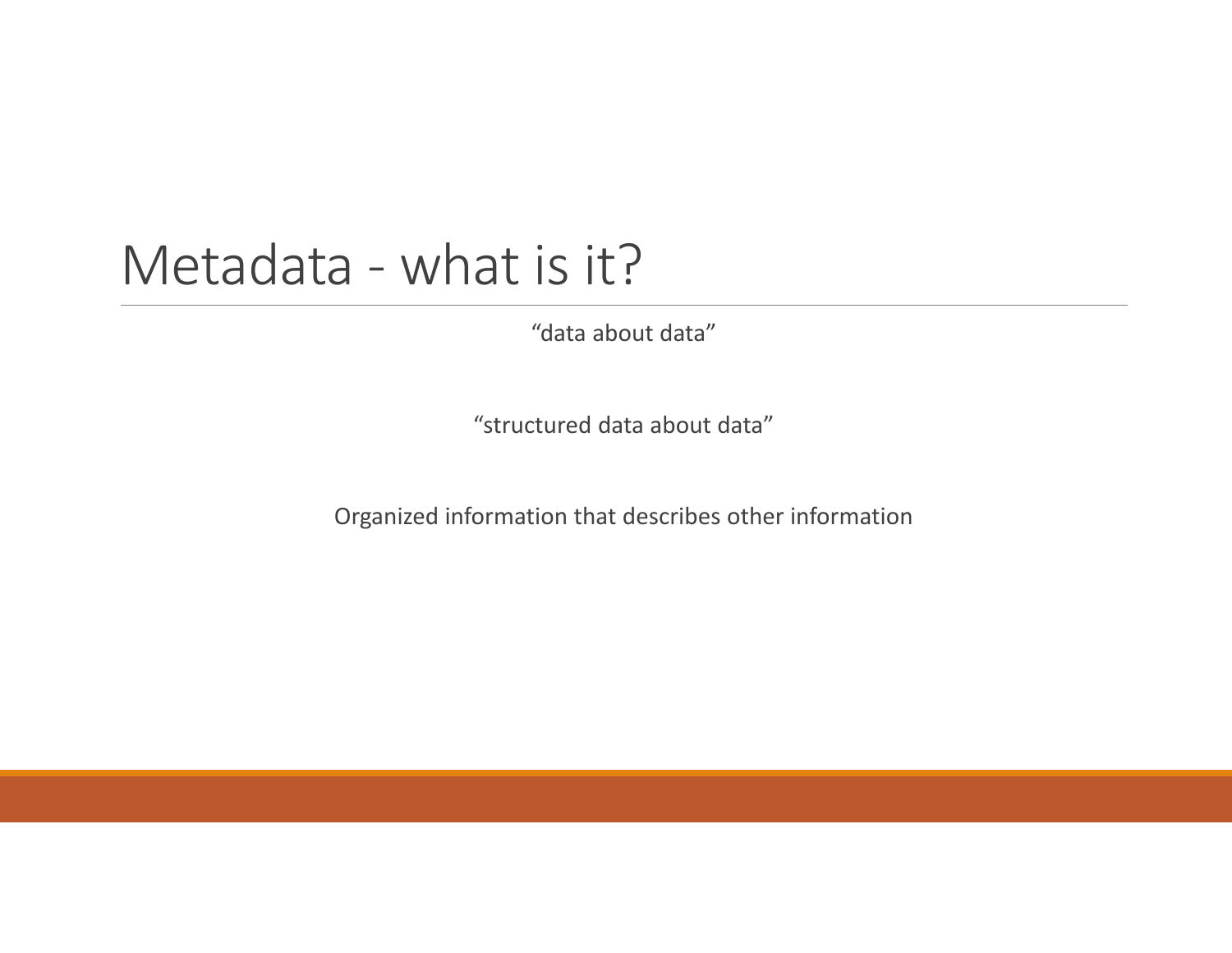# Fixity

Integrity/Authenticity/Transparency – important to maintain trust

- Checksums (MDS, SHA‐256, SHA‐512)
	- Ex. MD5 ‐ d8ff6e3073c4bac1c9935fe172f6ec34
- security
- virus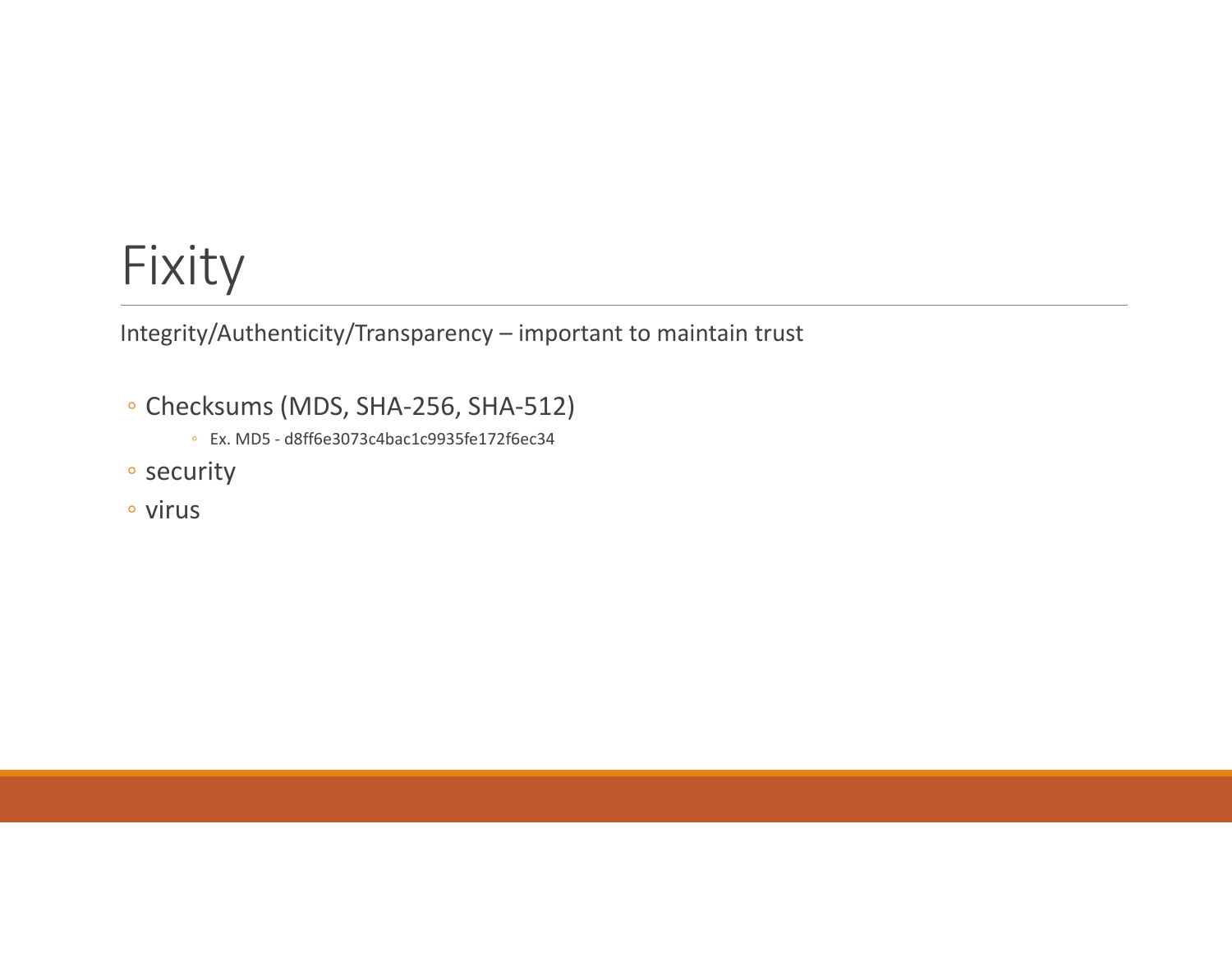# Storage

- optical
- flash
- hard drive (RAID)
- tape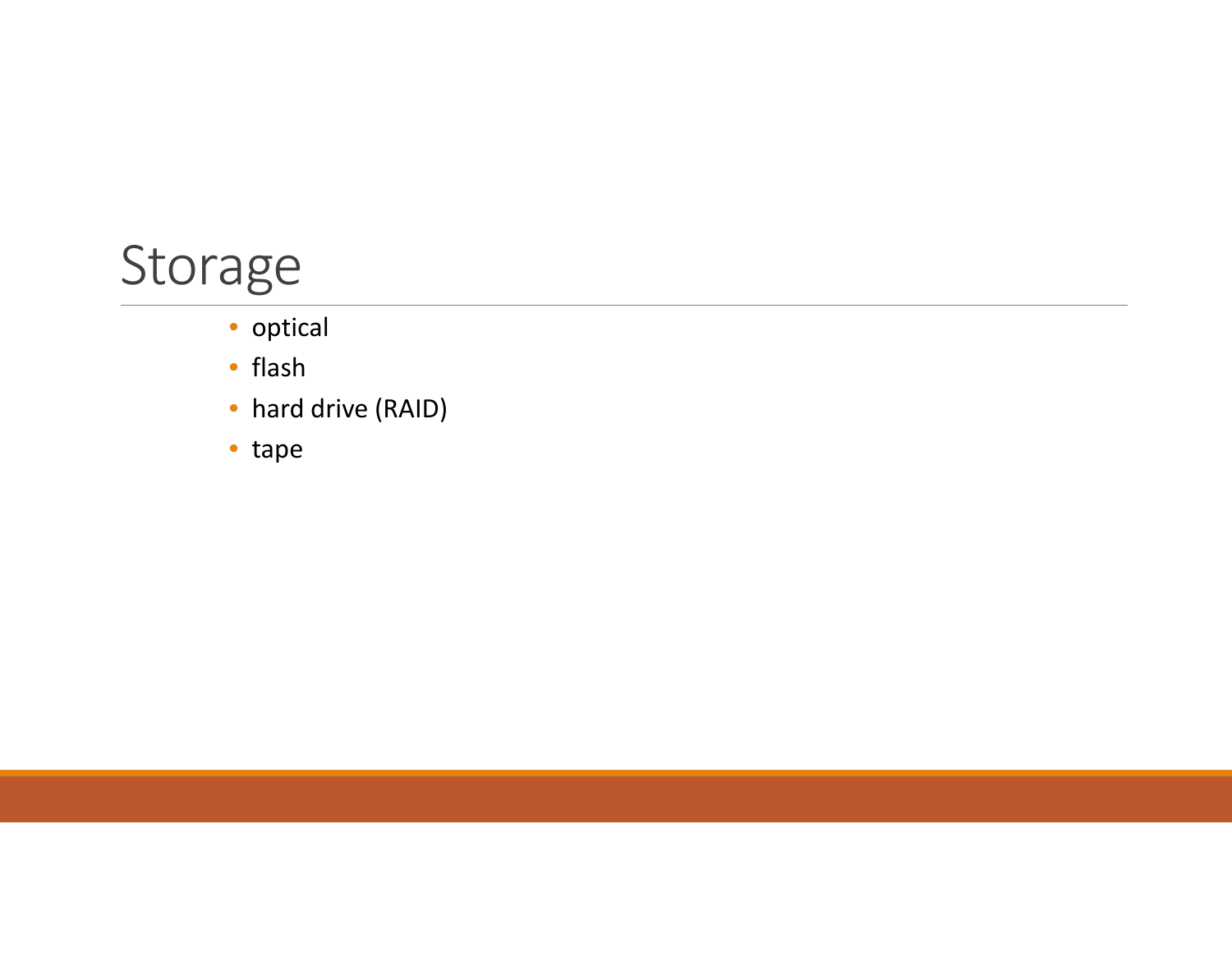#### Life expectancy for data stored on today's media

Barry M. Lunt

| Media                                   | Life Expectancy of Data |
|-----------------------------------------|-------------------------|
| Magnetic tape                           | $10-50$ years           |
| Magnetic hard-disk<br>drives            | $1-7$ years             |
| Flash drives and solid-<br>state drives | $10-12$ years           |
| Recordable optical discs                | $1-25$ years            |
|                                         |                         |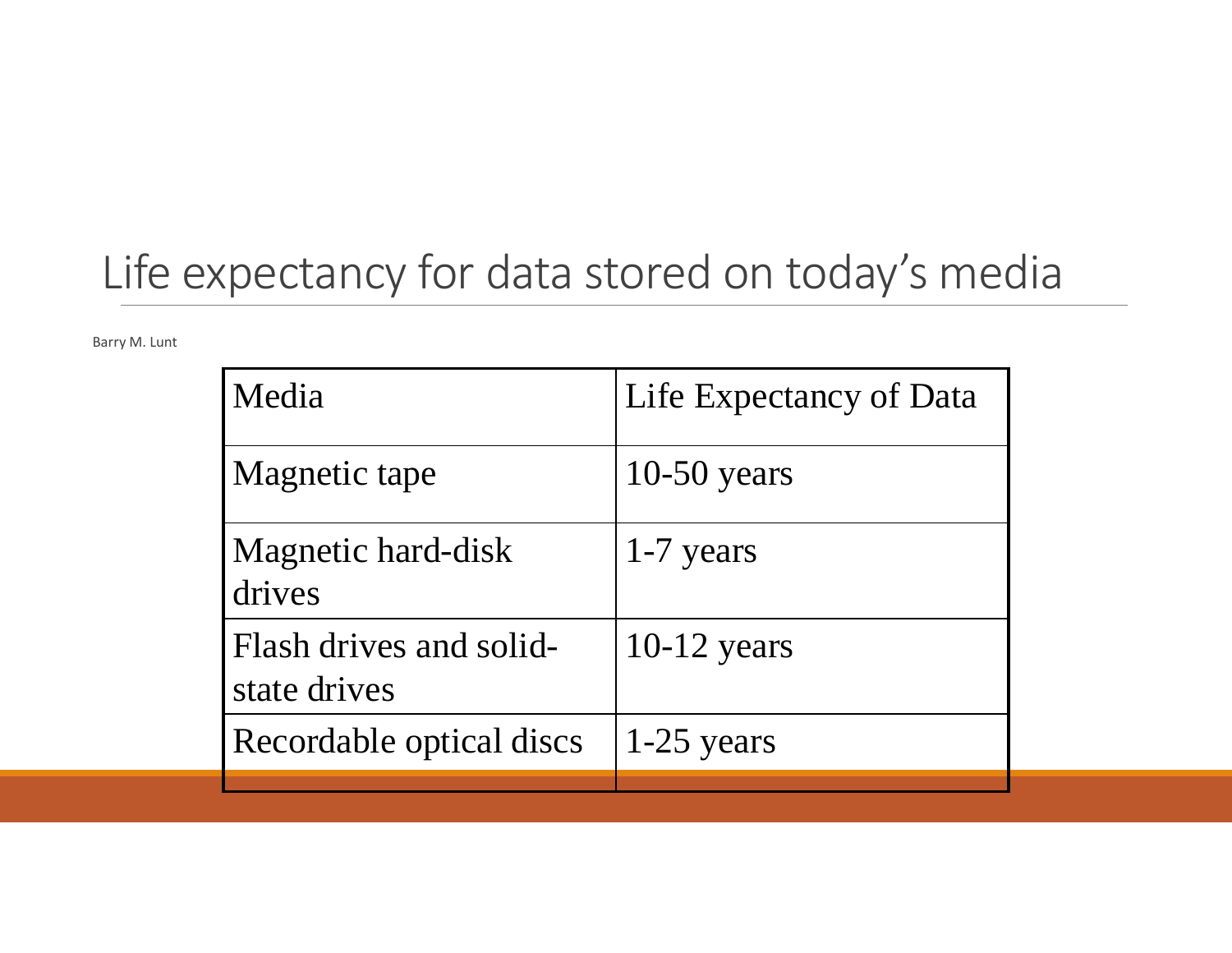#### Access

- How will you make information available?
- Who is your community?
- Can you respond to their needs?
- Cannot have digital preservation with digital access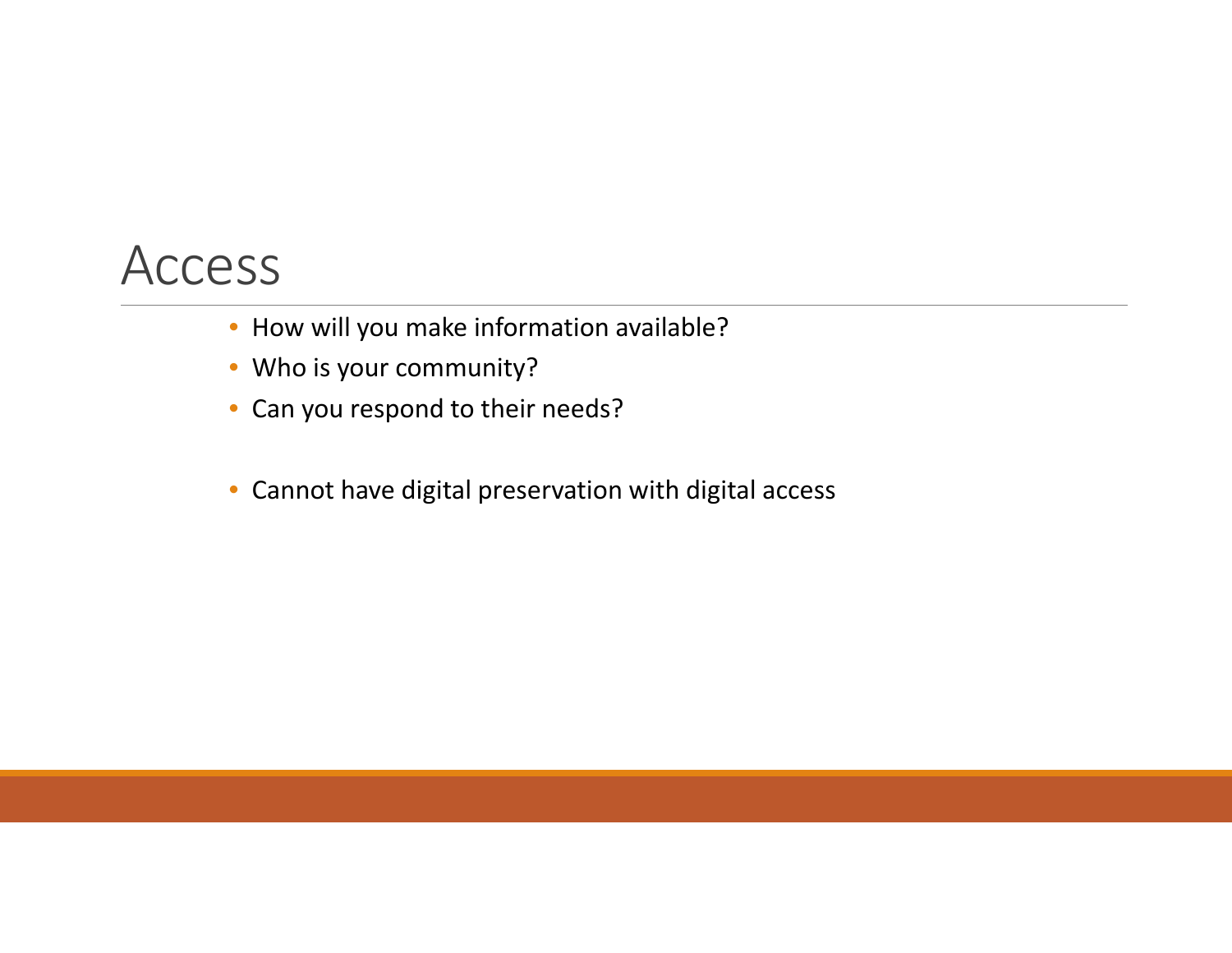### Data management

Where to store?

How to access?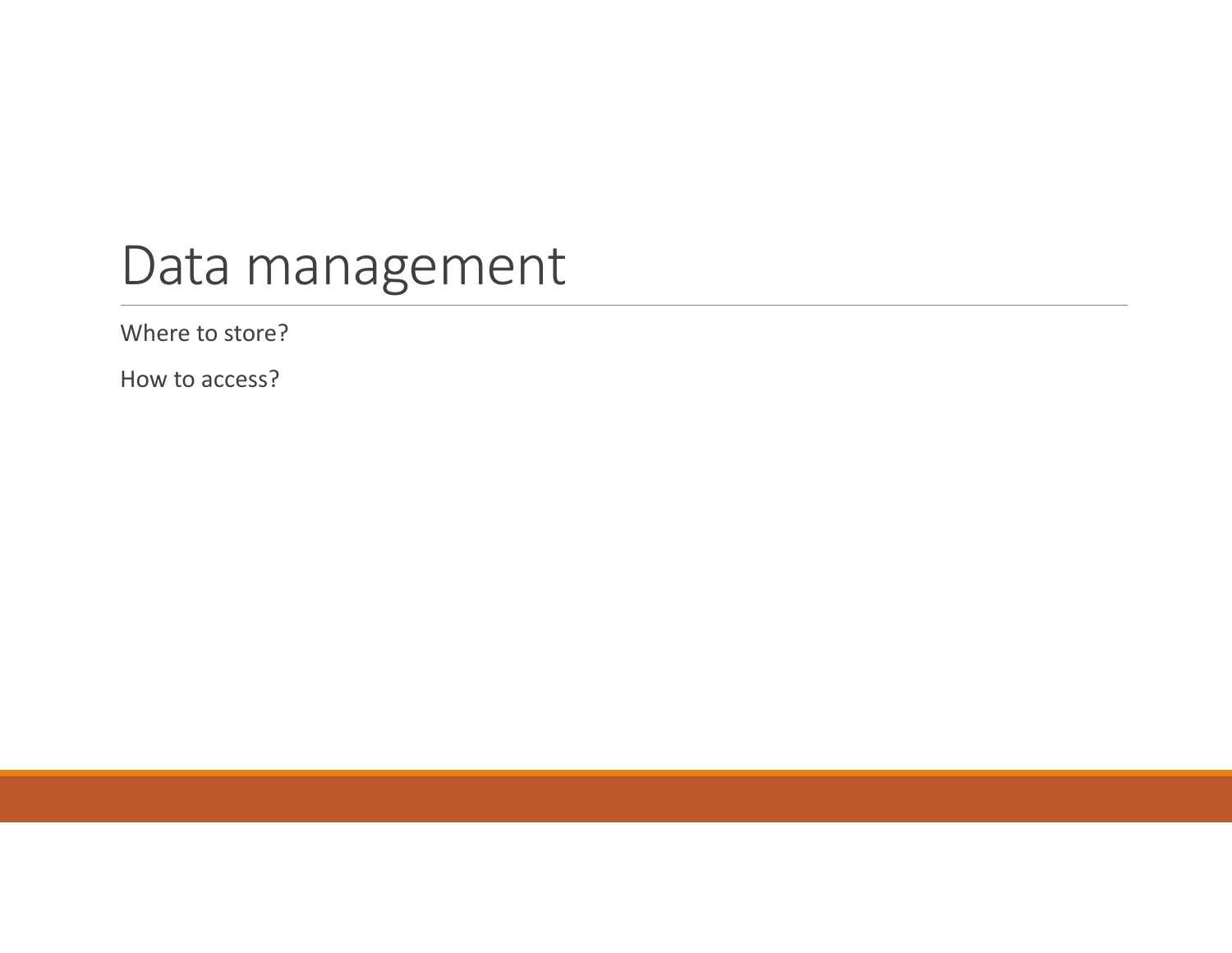# Risk management

Preservation is an ongoing task and involves risks

Identify <sup>a</sup> risk – what is the consequence, likelihood, impact, frequency, responsibility, response

Media will degrade, media obsolescence, file format obsolescence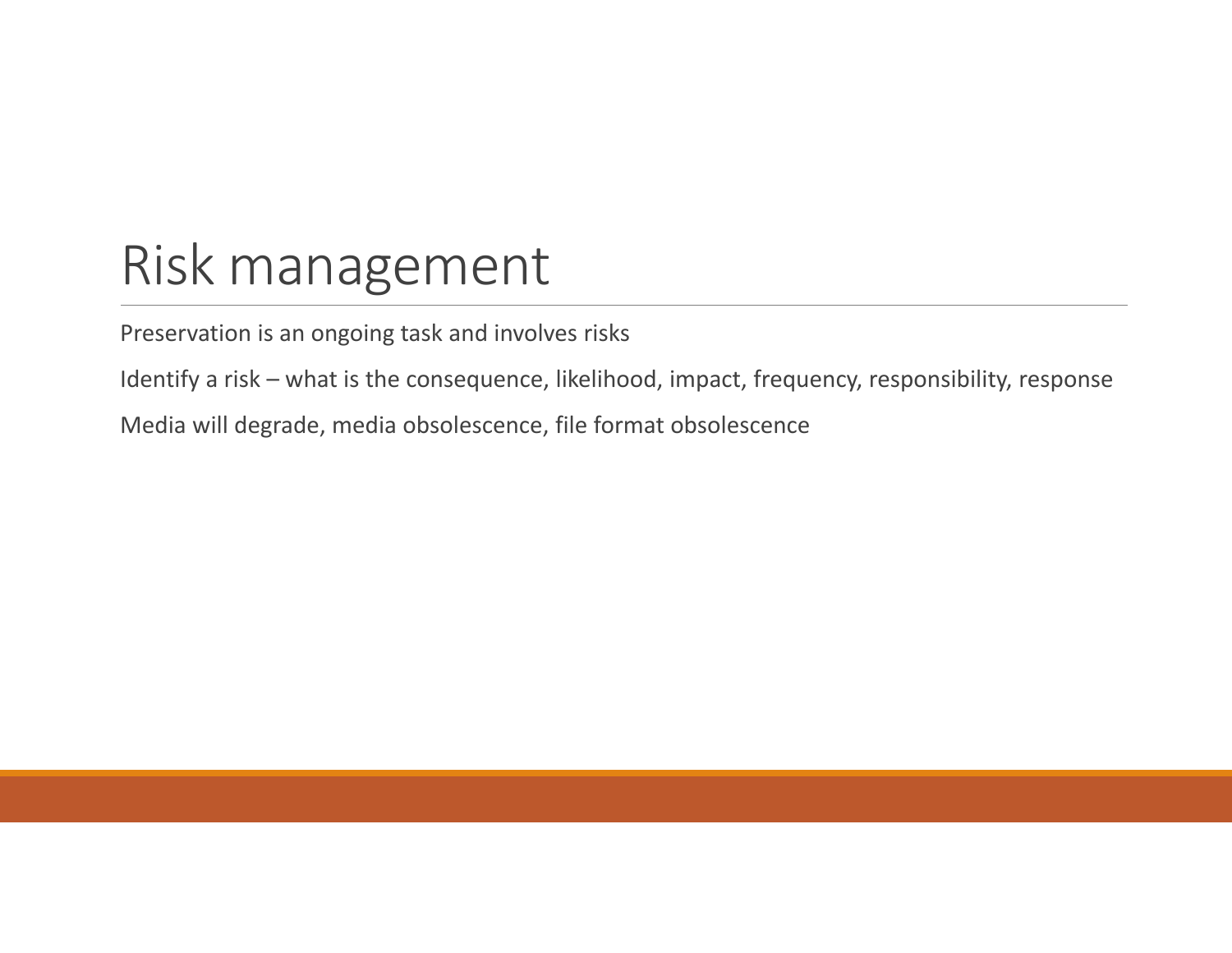

Source: Procedures Manual for the Consultative Committee for Space Data Systems (2001)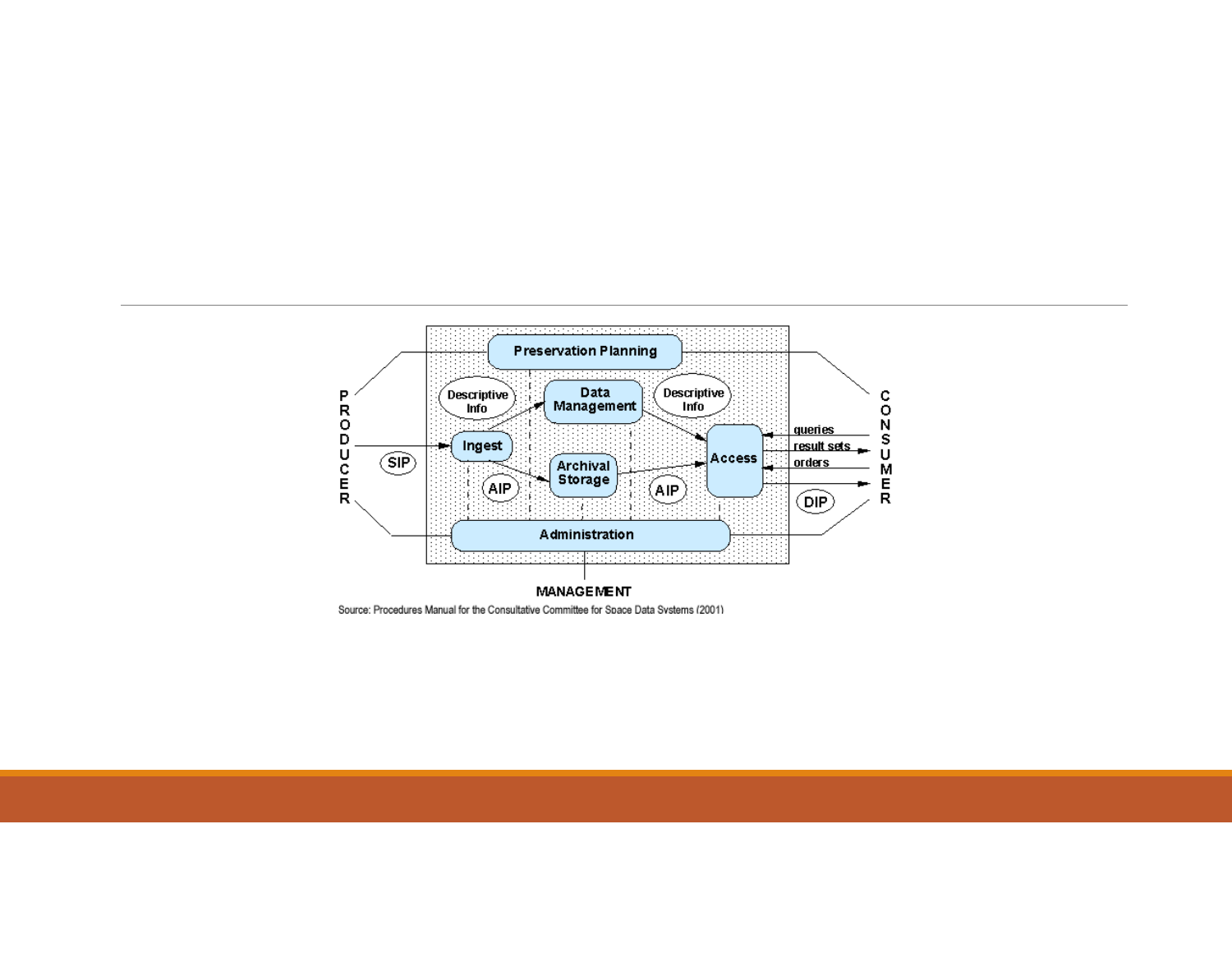

"You can have it good, fast, or cheap. Pick two."